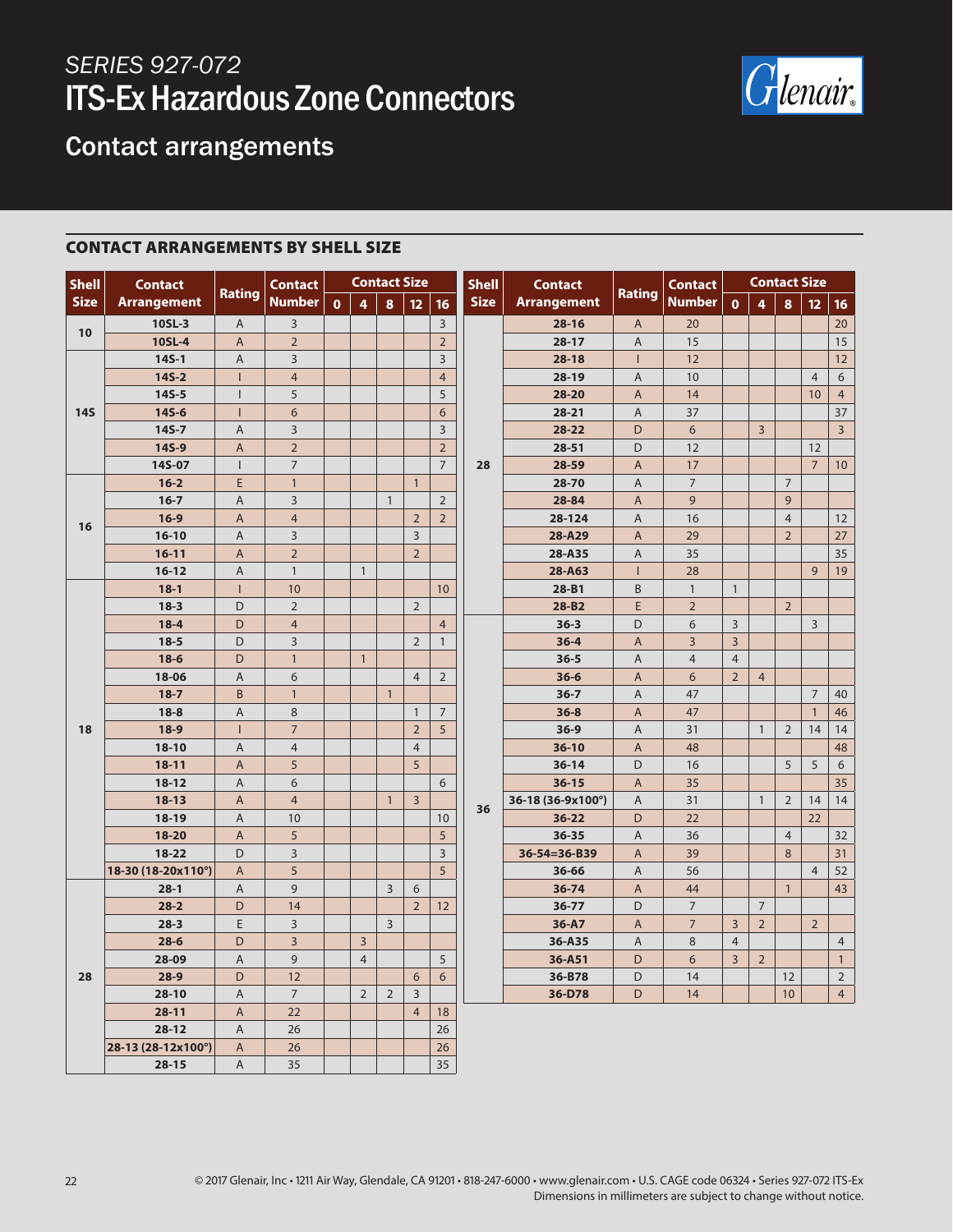

Contact arrangements by number of contacts

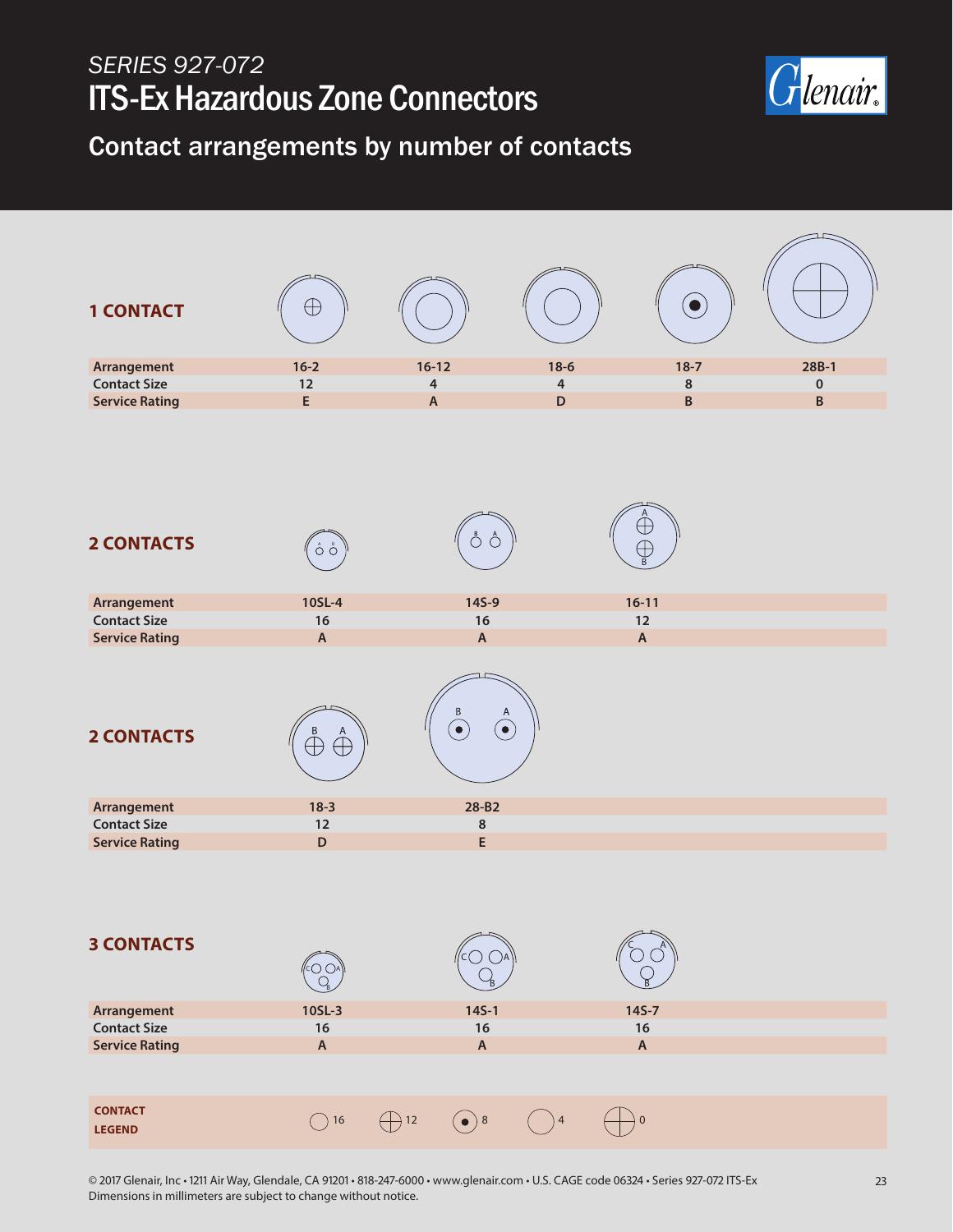

Contact arrangements by number of contacts

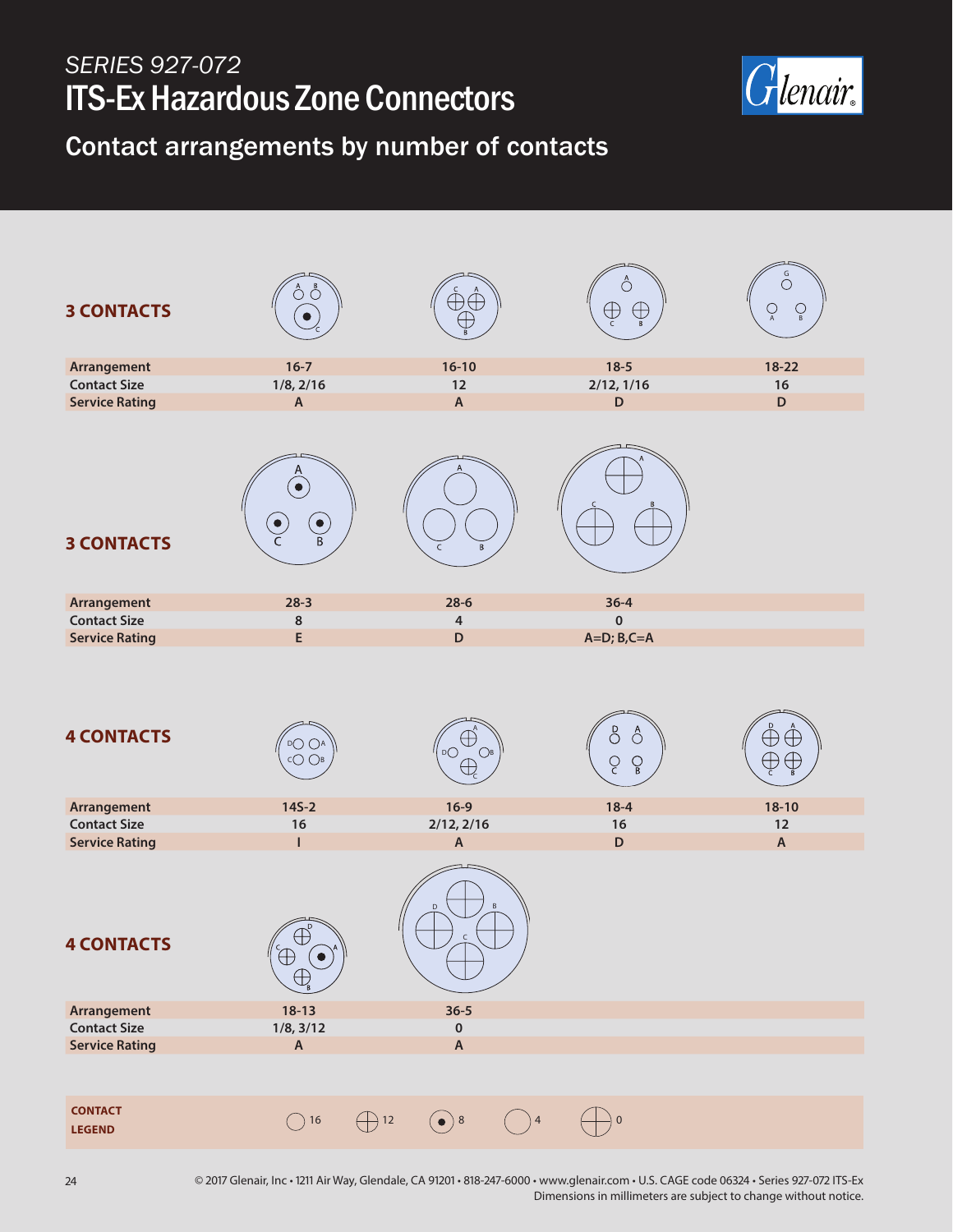

Contact arrangements by number of contacts

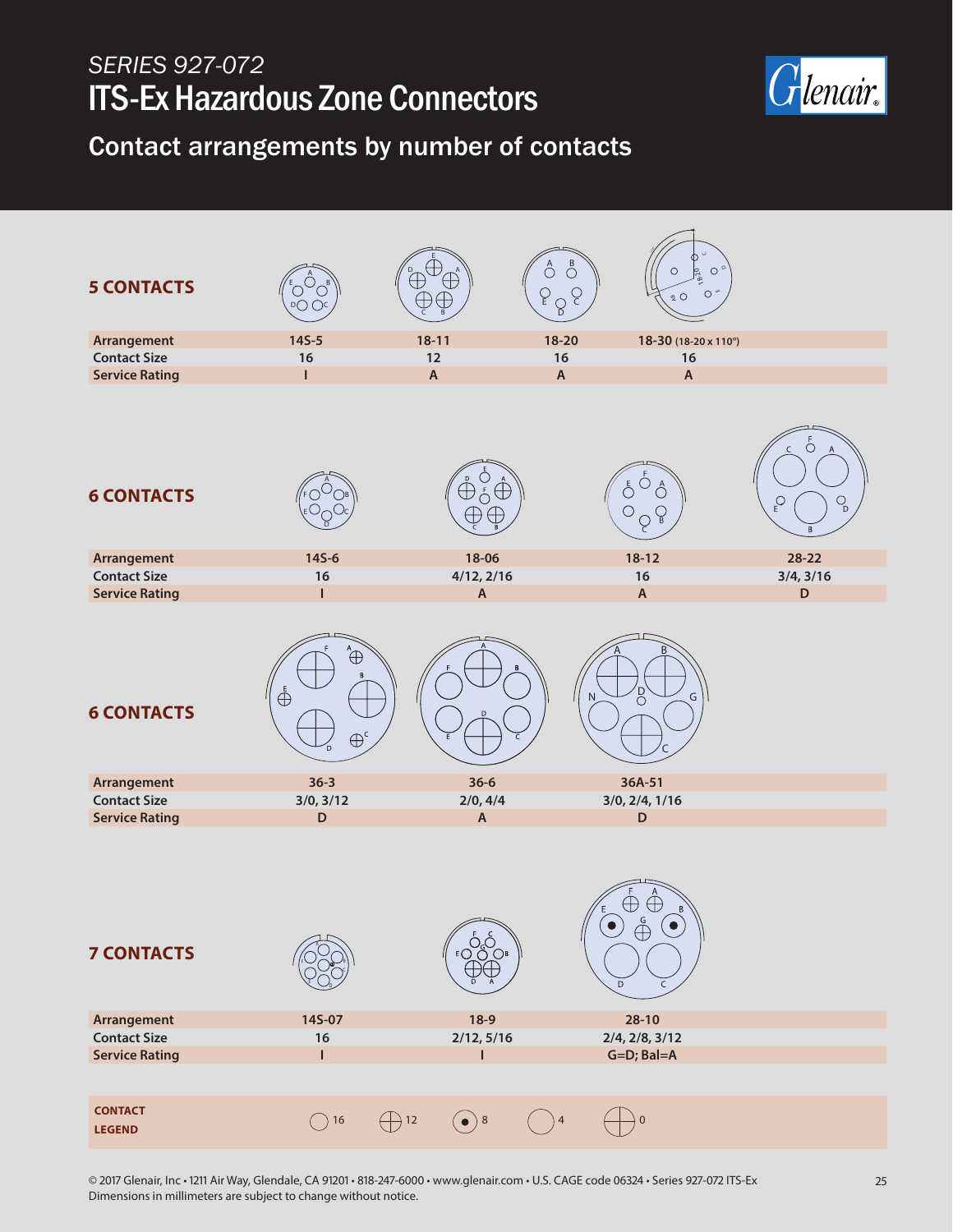

Contact arrangements by number of contacts

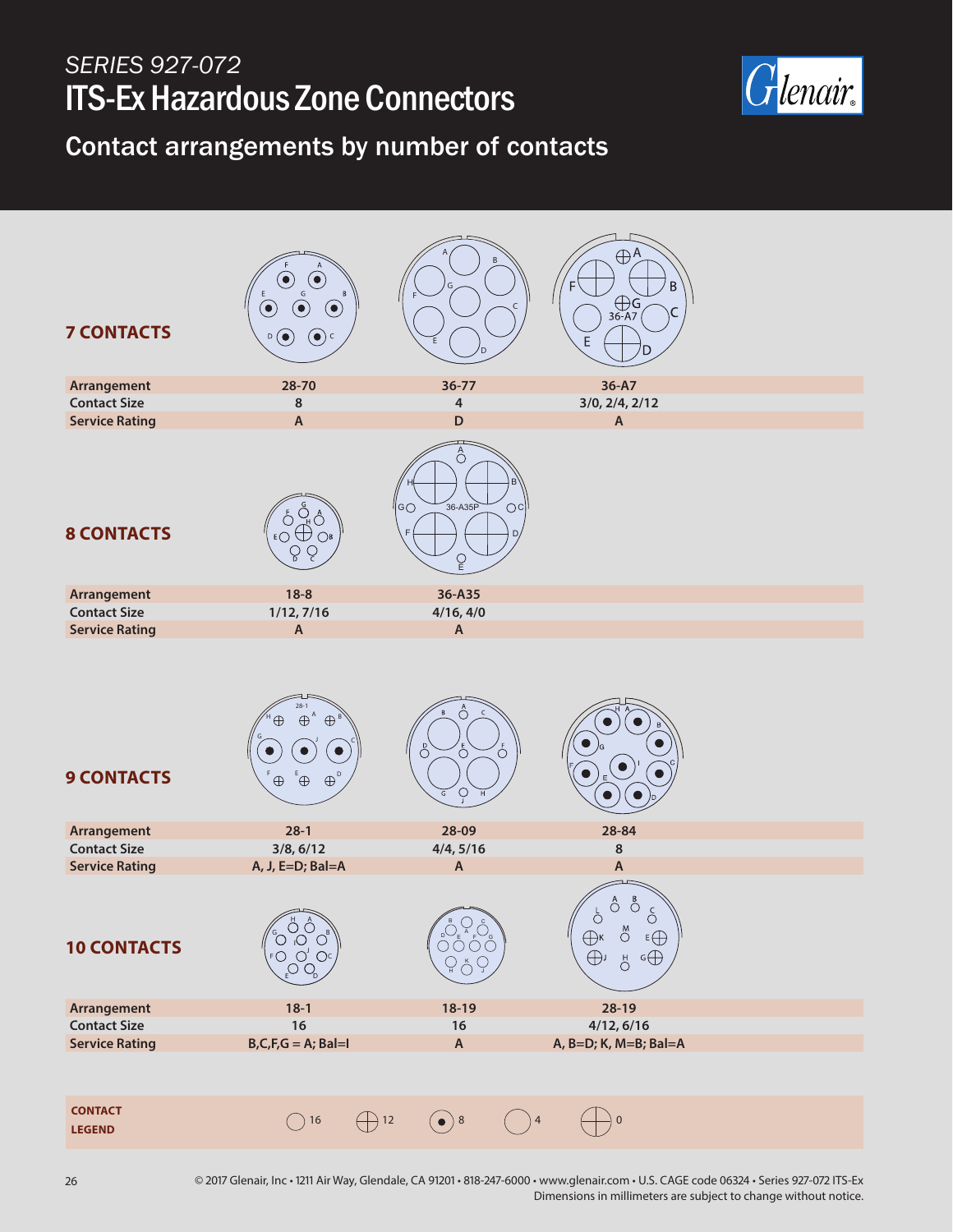

Contact arrangements by number of contacts

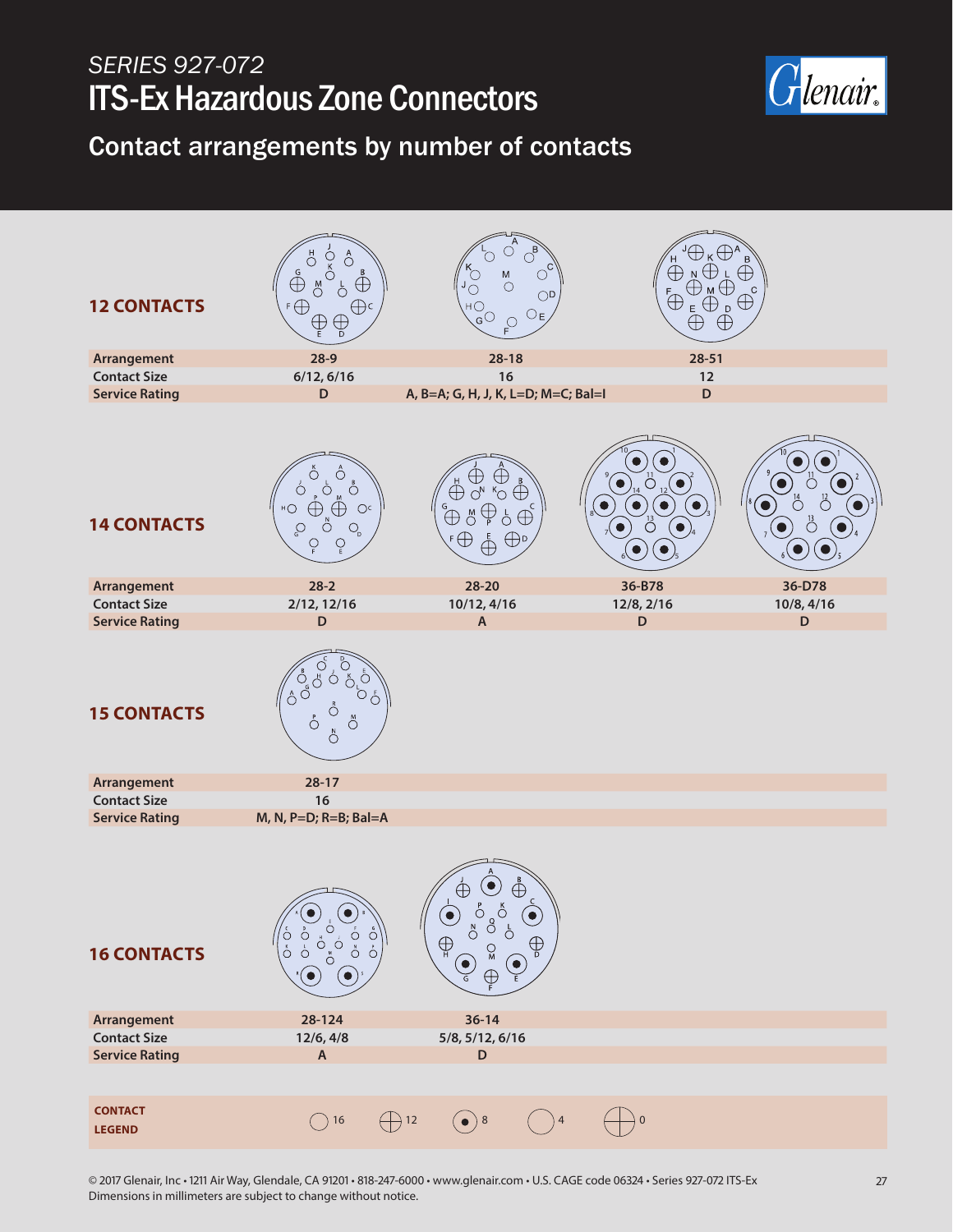

#### Contact arrangements by number of contacts

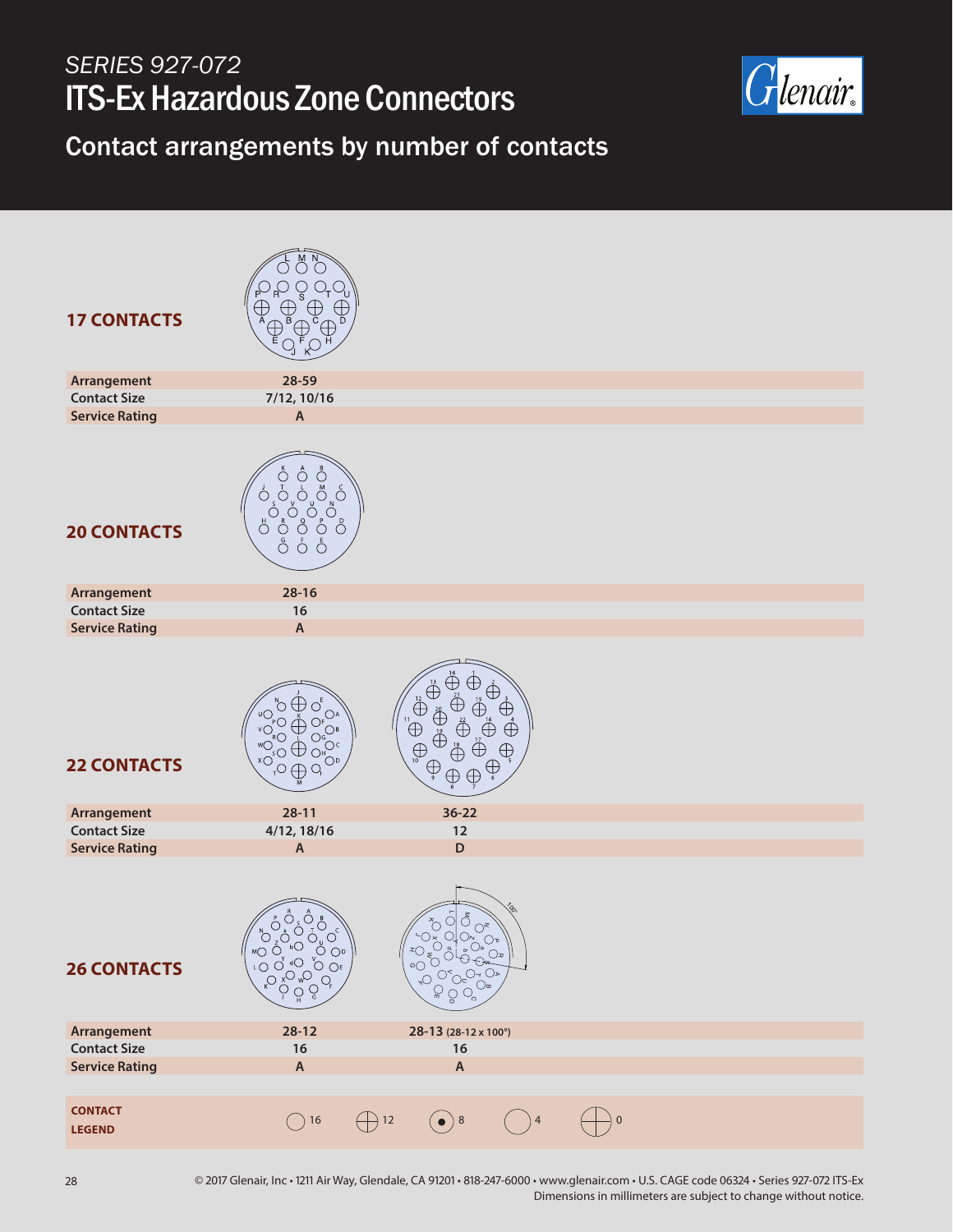

#### Contact arrangements by number of contacts

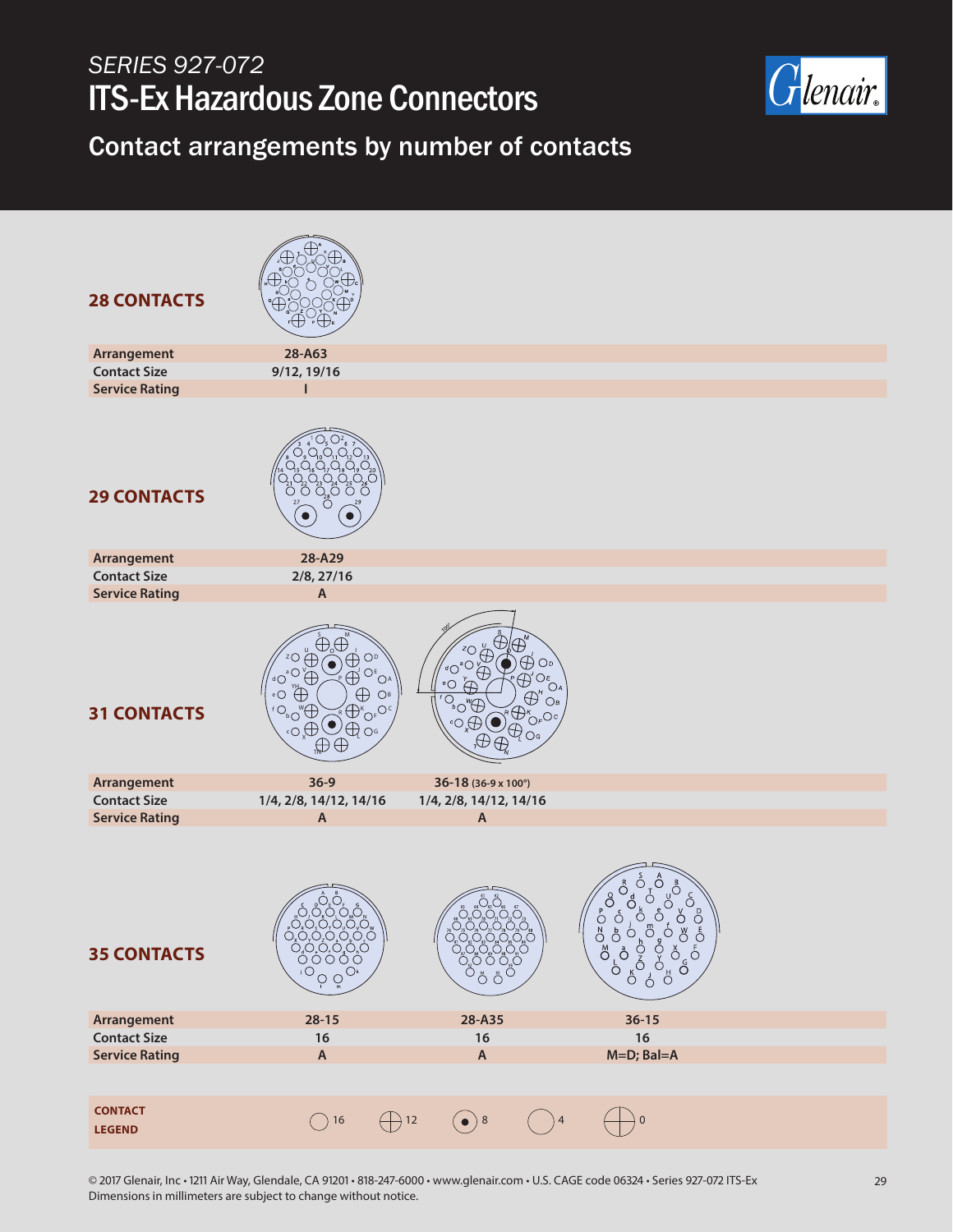

### Contact arrangements by number of contacts

| <b>36 CONTACTS</b>              | $\bigcirc$<br>$O_{D}$<br>$\bigcirc$<br>$\circ$<br>"O, O<br>$\circ$<br>$\begin{picture}(180,170) \put(0,0){\line(1,0){100}} \put(10,0){\line(1,0){100}} \put(10,0){\line(1,0){100}} \put(10,0){\line(1,0){100}} \put(10,0){\line(1,0){100}} \put(10,0){\line(1,0){100}} \put(10,0){\line(1,0){100}} \put(10,0){\line(1,0){100}} \put(10,0){\line(1,0){100}} \put(10,0){\line(1,0){100}} \put(10,0){\line(1,0){100$ |                                            |           |           |  |
|---------------------------------|-------------------------------------------------------------------------------------------------------------------------------------------------------------------------------------------------------------------------------------------------------------------------------------------------------------------------------------------------------------------------------------------------------------------|--------------------------------------------|-----------|-----------|--|
| Arrangement                     | $36 - 35$                                                                                                                                                                                                                                                                                                                                                                                                         |                                            |           |           |  |
| <b>Contact Size</b>             | 4/8, 32/16                                                                                                                                                                                                                                                                                                                                                                                                        |                                            |           |           |  |
| <b>Service Rating</b>           | $\boldsymbol{\mathsf{A}}$                                                                                                                                                                                                                                                                                                                                                                                         |                                            |           |           |  |
| <b>37 CONTACTS</b>              |                                                                                                                                                                                                                                                                                                                                                                                                                   |                                            |           |           |  |
| Arrangement                     | $28 - 21$                                                                                                                                                                                                                                                                                                                                                                                                         |                                            |           |           |  |
| <b>Contact Size</b>             | 16                                                                                                                                                                                                                                                                                                                                                                                                                |                                            |           |           |  |
| <b>Service Rating</b>           | $\boldsymbol{\mathsf{A}}$                                                                                                                                                                                                                                                                                                                                                                                         |                                            |           |           |  |
| <b>39 CONTACTS</b>              | OС                                                                                                                                                                                                                                                                                                                                                                                                                |                                            |           |           |  |
| Arrangement                     | $36 - 54 = 36 - B39$                                                                                                                                                                                                                                                                                                                                                                                              |                                            |           |           |  |
| <b>Contact Size</b>             | 8/8, 31/16                                                                                                                                                                                                                                                                                                                                                                                                        |                                            |           |           |  |
| <b>Service Rating</b>           | A                                                                                                                                                                                                                                                                                                                                                                                                                 |                                            |           |           |  |
| <b>44 CONTACTS</b>              | USÕ<br>Ö<br>Ö<br>O <sub>3</sub> O<br>ŎŦŎŦŎĸŎĸŎ<br>ŎŦŎŦŎŖŎ<br>Ŏ<br>Ş<br>°OSO<br>$\overset{\circ}{\circ}\overset{\circ}{\circ}$<br>Č<br>Ŏ<br>Ö                                                                                                                                                                                                                                                                      |                                            |           |           |  |
| Arrangement                     | $36 - 74$                                                                                                                                                                                                                                                                                                                                                                                                         |                                            |           |           |  |
| <b>Contact Size</b>             | 1/8, 43/16                                                                                                                                                                                                                                                                                                                                                                                                        |                                            |           |           |  |
| <b>Service Rating</b>           | $\boldsymbol{\mathsf{A}}$                                                                                                                                                                                                                                                                                                                                                                                         |                                            |           |           |  |
|                                 |                                                                                                                                                                                                                                                                                                                                                                                                                   |                                            |           |           |  |
| <b>CONTACT</b><br><b>LEGEND</b> | $\bigcirc$ 16                                                                                                                                                                                                                                                                                                                                                                                                     | $\left(\bullet\right)$ 8<br>$\bigoplus$ 12 | $\big)$ 4 | $\pmb{0}$ |  |
|                                 |                                                                                                                                                                                                                                                                                                                                                                                                                   |                                            |           |           |  |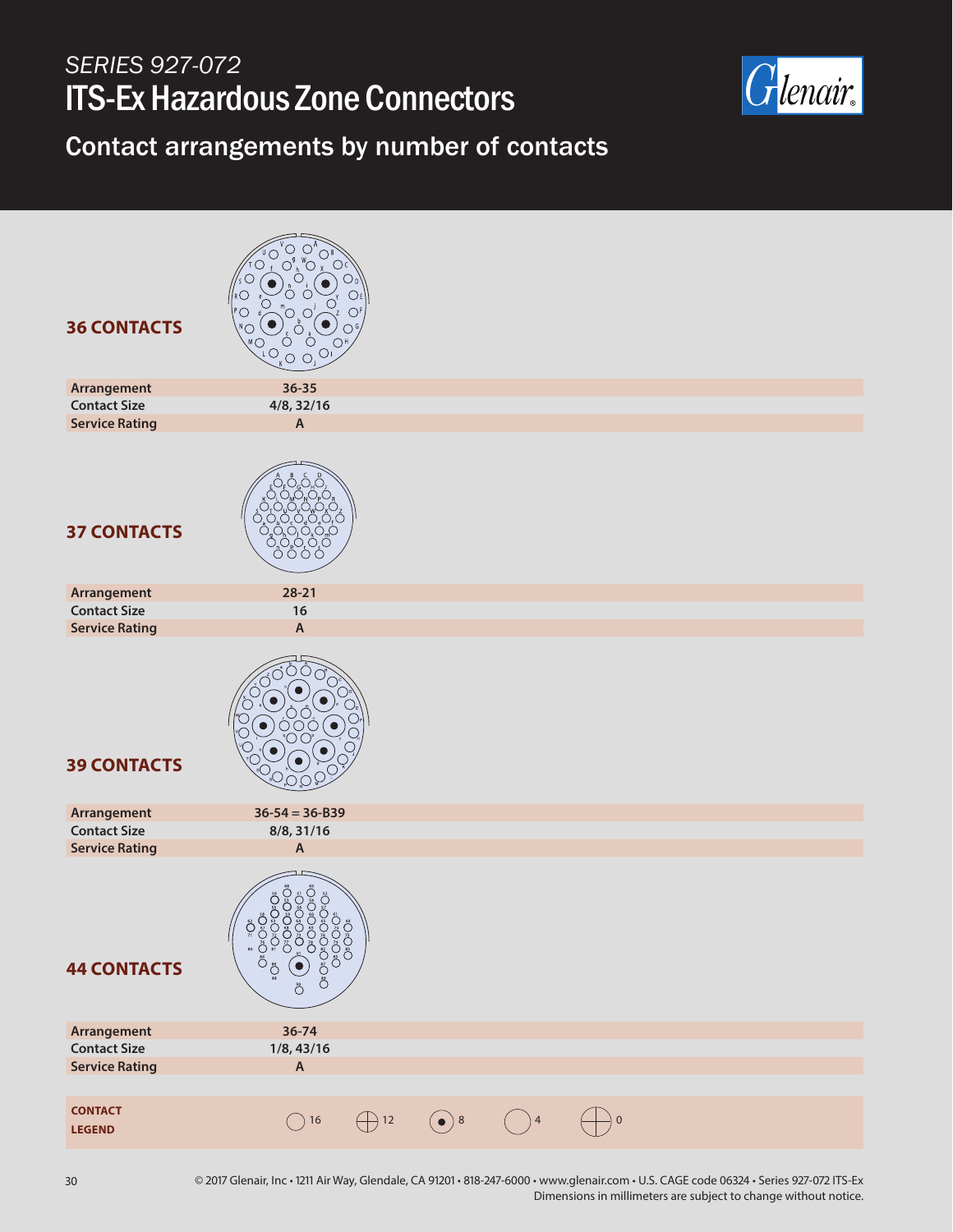

Contact arrangements by number of contacts